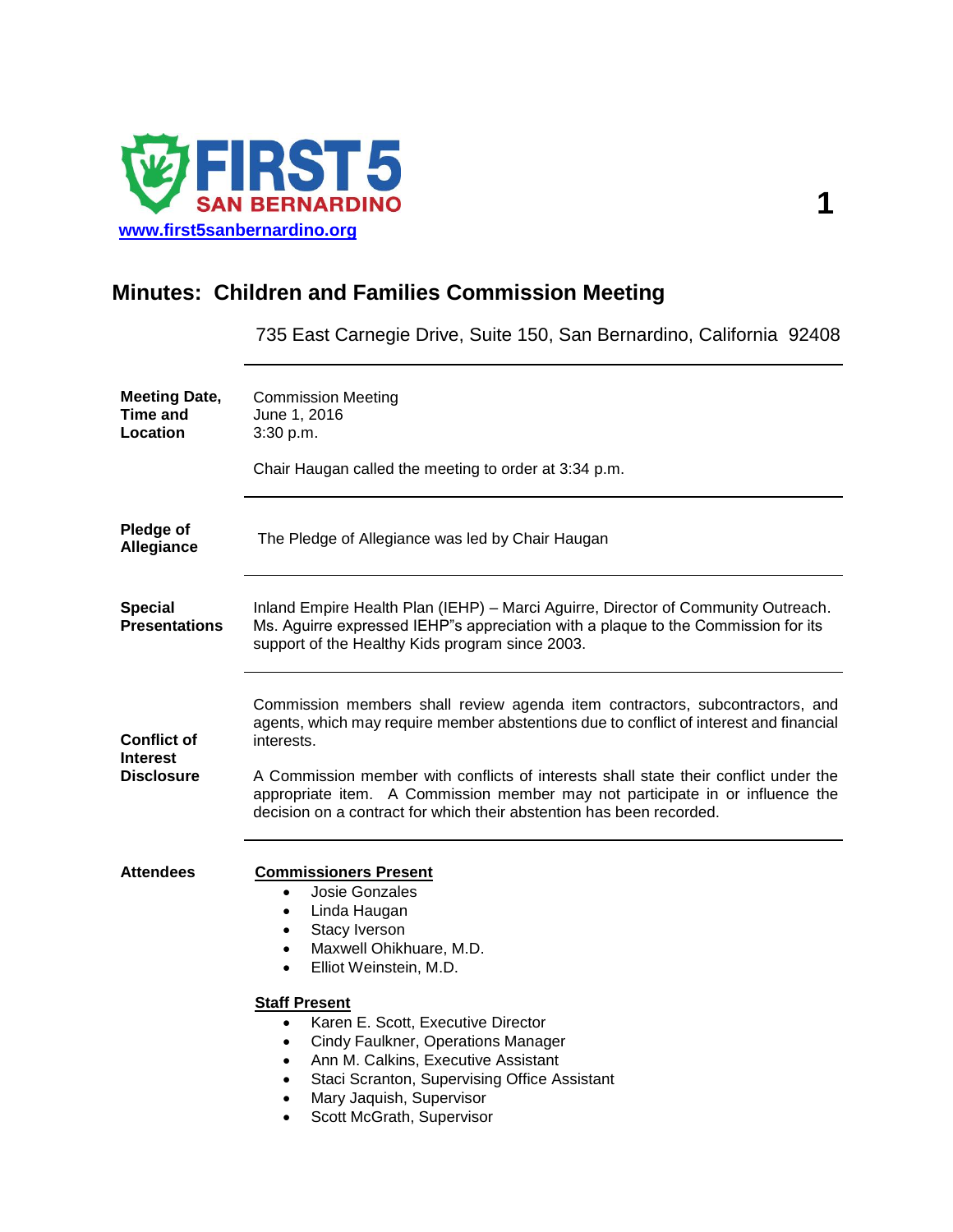|                                                                                 | Sophie Akins, Commission Counsel<br>Leslie Fountain, Media Specialist II<br>Ronnie Thomas, Staff Analyst II<br>٠<br>Chrystina Smith-Rasshan, Staff Analyst II<br>٠<br>Mary Alvarez, Staff Analyst II                                                                                                                                                                                                                                                                                                                                                                            |
|---------------------------------------------------------------------------------|---------------------------------------------------------------------------------------------------------------------------------------------------------------------------------------------------------------------------------------------------------------------------------------------------------------------------------------------------------------------------------------------------------------------------------------------------------------------------------------------------------------------------------------------------------------------------------|
| Report-<br><b>Margaret Hill</b><br><b>Advisory</b><br><b>Committee</b><br>Chair | Not expecting any further immediate business, the committee will go dark in the<br>summer and reconvene in September.                                                                                                                                                                                                                                                                                                                                                                                                                                                           |
| Report-<br>Karen E. Scott<br><b>Executive</b><br><b>Director</b>                | <b>Operation Splash</b><br>F5SB's Signature Water Safety and Drowning Prevention Event scheduled for Friday,<br>June 3. See page 2 of Executive Director Report for more details.<br><b>Special Guest</b><br>Tammi Graham, First 5 Riverside Executive Director is attending today's Commission<br>Meeting. F5SB and First 5 Riverside have made a commitment to working together in<br>a regional approach, especially on such issues as Early Education (including Child<br>Care and QRIS) as well as Oral Health initiatives, Help Me Grow and other child health<br>issues. |
|                                                                                 | <b>Town Hall</b><br>F5SB has been invited to participate in an exciting partnership opportunity as the State                                                                                                                                                                                                                                                                                                                                                                                                                                                                    |

Commission works to bolster First 5's role in engaging state and local policymakers to drive policy change for young children.

F5SB is one of the Commissions recruited to hold a F5 State of the Children Town Hall forum this fall. The State will support our Commission and this event with policy and planning resources, technical assistance, and one-time funding support up to \$8,000 for the costs of event planning, outreach, and execution.

Valuable partners who also work tirelessly to support young children such as Children's Fund, Preschool Services and Child Care Resource Center will be asked to participate. Ms. Scott will meet with the Commission for their input, perspective and guidance to the successful outcomes for this community convening.

# **Audit Requirements**

F5SB has received official notification from the State Controller's Office that the Annual Audit for the Fiscal Year ending June 30, 2015 has "passed the muster" meeting all reporting requirements contained in the Standards and Procedures for Audits of Local First 5 Commissions.

# **Early Education**

Due to the implementation of State legislative changes such as Local Control Funding Formulas, F5SB declining revenue and the inability to sustain funding the project, in March 2016, the Commission authorized non-renewal of the Investing in Children Early Education contracts that carried an annual investment of \$5 million. Although it was sad to end this funding focus after so many years investing in preschool activities, F5SB is proud to share and congratulate the affected school districts as all of them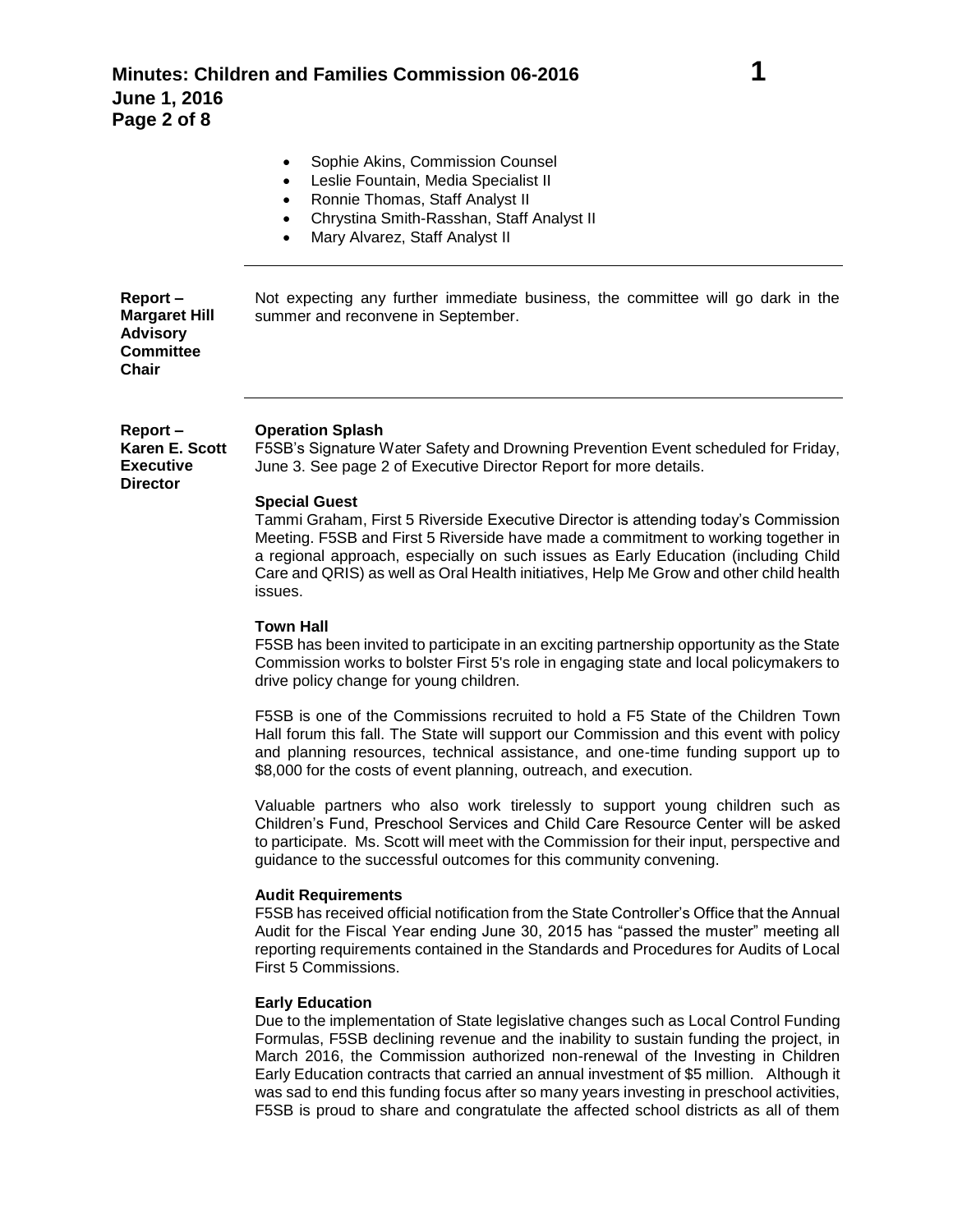These partners have strategized a variety of methods to continue to support early education from use of Local Control Accountability Plan (LCAP) funds to tapping into district general funds. Congratulations for this outstanding success to the following unified school districts:

- Barstow
- Fontana
- **Hesperia**
- **Lucerne Valley**
- Rialto Unified School District
- San Bernardino City

They have shown what is truly possible through collaboration and collective impact.

# **"Books Across America"**

Included in this month's ED report is an infographic on page 4 about why reading with a child is crucial to his or her education and development and fostering a love of reading.

On May 25, "The Dr. Oz Show" announced their support of "Books Across America" in a segment where Dr. Oz discussed current research in brain science which indicates that more than 80 percent of a child's brain growth is completed by age three – making those first three years of life critical for mental stimulation through talking, reading, and singing, which helps billions of neurons inside the brain make strong connections that last a lifetime.

Books Across America is an effort to "give more children access to books and a chance at a brighter future where too many children in our country lack this basic resource" said Dr. Oz.

Through a partnership with UPS, the National WIC Association, Scholastic and First 5 California, Books Across America became a nationwide book drive and week-long campaign, from May 25 to May 31, to get books into the hands of children across the country, ages 0 to 5.

George Halvorsen, Commission Chair for First 5 California, was Dr. Oz's special guest on May 25th as the Books Across America campaign was inspired by First 5 California's Talk. Read. Sing.® public service media campaign, which encourages parents and caregivers to verbally interact with children from birth which research shows aids in brain development.

Commissioner Halvorsen stated, "The benefits to children of the simple acts of talking, reading, and singing beginning in infancy can be life long, These every day, simple moments between children and their parents and caregivers can help develop and strengthen the brain to create healthy, strong minds and futures."

Scholastic, the world's largest publisher and distributer of children's books, educational, and entertaining children's media, kicked off the program by donating 1,000 new books to the campaign.

Participating UPS Store locations nationwide collected book donations from individuals who dropped them off and will forward these donations to local WIC clinic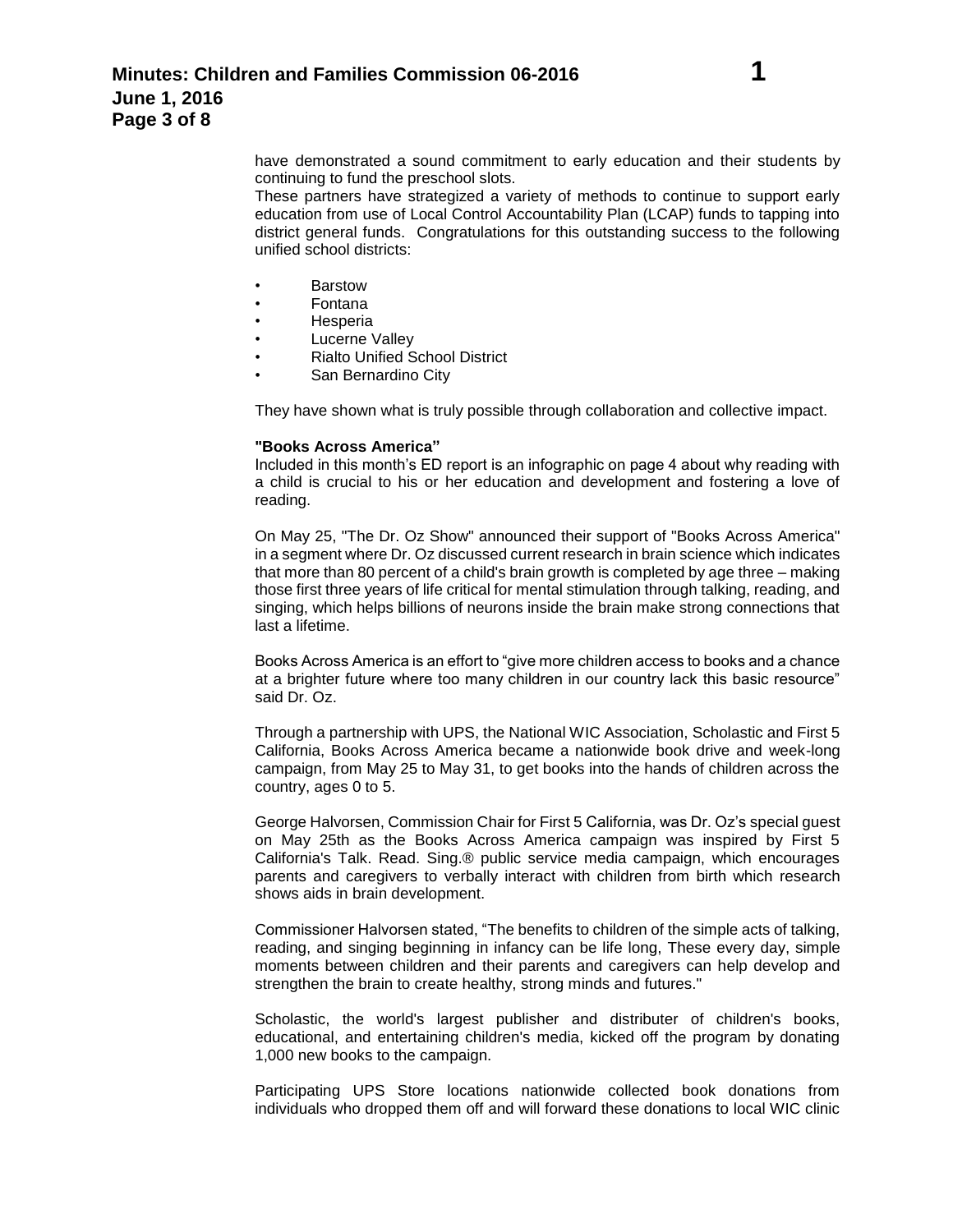Check out media response at #BooksAcrossAmerica! A great cause to get books in the hands of families with young children.

### **Tobacco Bills**

Executive Director Scott recommends the Commission hold a special session in August or September to discuss the effects of recent Tobacco Tax bills on F5SB's revenue and strategize for responses from budgeting to advocacy and policy direction.

*Federal Bill* - On May 5, the Food and Drug Administration (FDA) extended federal regulatory authority to e-cigarettes, banning their sale to anyone under 18 and requiring that adults under the age of 26 show ID to buy them. In addition, producers will be subject to new federal regulation, requiring them to register with the FDA and provide a detailed account of their products' ingredients and their manufacturing processes. Producers (including vape shops that mix e-cigarette liquids) will also have to apply to the FDA for permission to sell their products. The rules also include limitations on marketing of all e-cigarettes launched since 2007, making up the vast majority of the market.

These new rules take effect in August. There is no anticipated impact on F5 revenue.

*State of California* – On May 4, Governor Brown signed five of six special session antitobacco bills, the most significant new tobacco regulations in decades. The bills tighten restrictions on e-cigarettes, raise the smoking age to 21 and implement an annual BOE licensing fee.

(BOE) - Because of the negative effects experienced on Prop 10 revenue, F5's have explored the methods that the BOE used to calculate reimbursement for expenses incurred in the administration and collection of the tobacco taxes. The rising costs from the BOE significantly impact the Prop 10 revenue and our ability to provide services. These costs have risen 600% in the past 10 years, while tobacco tax receipts have decreased by nearly 30%. For fiscal year 2014-2015, these costs were projected to be just shy of \$18M, up from \$2M in 2002-2003.

Stemming from a State Audit report of the BOE's Compliance Fund, the Assembly and Senate budget Committees agreed that the BOE will create a one-time reserve allocation, returning \$4.8M in reserve funds held in the Cigarette and Tax Tobacco Compliance Fund, to the special funds, including Prop 10. The portion of this that goes to Prop 10 is just short of \$3M and will be part of the 2016/17 State Budget.

The impact for F5SB is about \$183,000 in increased revenue.

Another BOE related legislation is the adoption of an Annual BOE Licensing Fee. This revises the Cigarette and Tobacco Products Licensing Act to establish an annual BOE licensing fee of \$265, replacing the former one-time fee. This becomes effective on June 9th.

#### Regarding the Potential First 5 Impact:

The LAO estimates that the new fees will raise \$12M and will ensure there is enough money to cover the cost of the licensing program without charging the special funds. Last year, \$3.9M was pulled from Prop 10 to cover a share of the licensing fee costs. The impact for F5SB is about \$225,000 in increased revenue.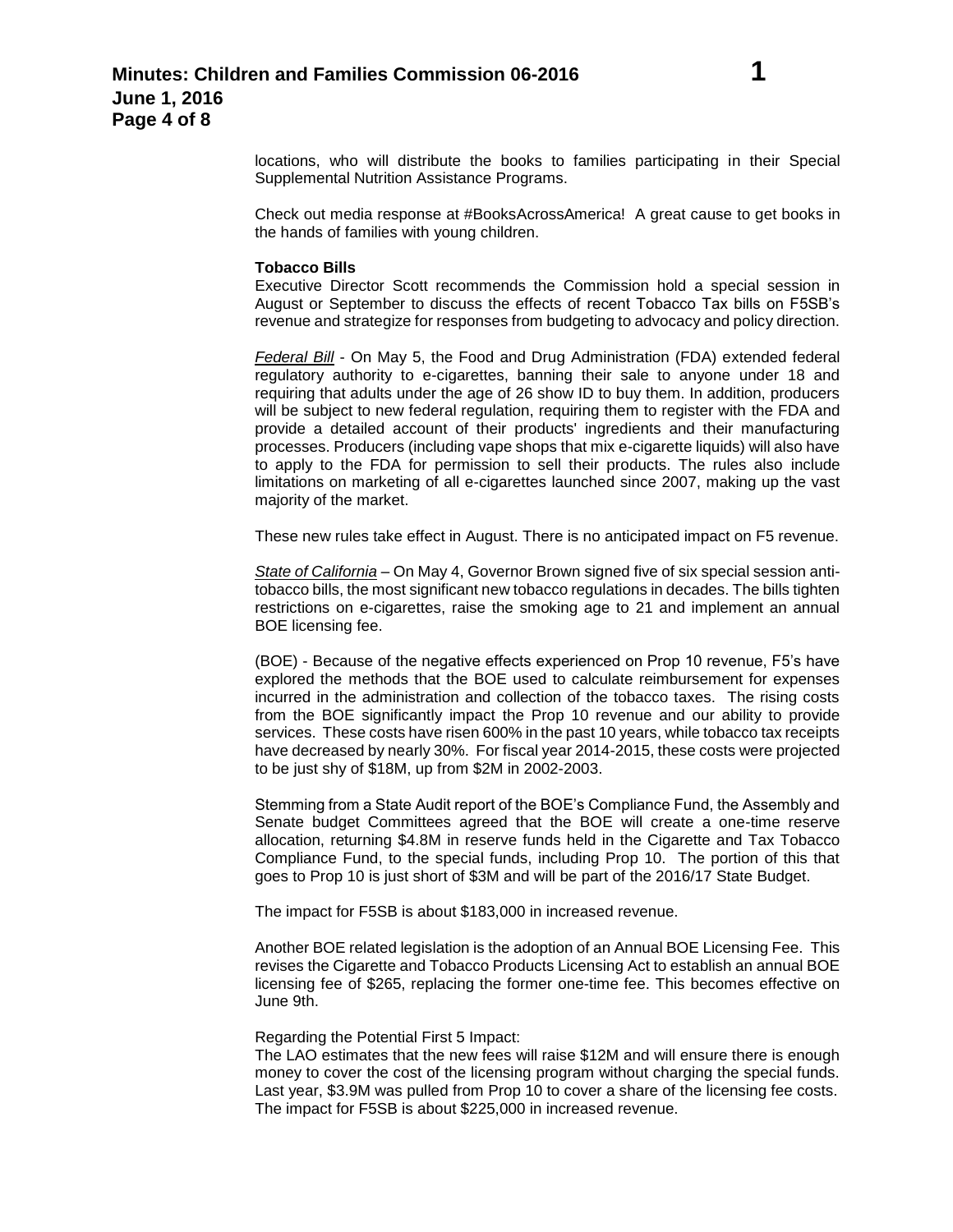*Increase in Smoking Age from 18-21* - The intent of the bill is to reduce the number of young people who start smoking. 10% of Prop 10 funds generated are based on tobacco consumption by  $18 - 20$  year olds or younger. This bill becomes effective June 9th. The BOE projects reduced tobacco excise tax revenues of about \$43M per year. Based on the current allocations, the Prop 10 share would total approximately \$24.7 million. F5SB will feel the impact immediately and are looking at a decline in revenue of about \$1.2M for Fiscal Year 2016-2017. These are very rough estimates but offset the decline with the increases just shared and the loss in revenue is about \$800,000 for F5SB.

The bill classifying e-cigarettes as a tobacco product and therefore subject to the same state restrictions as existing tobacco products does not affect F5's as it did not change the definition of "tobacco product" in the Revenue and Taxation Code to include electronic cigarettes. Therefore, this bill does not extend the State's existing tax on those products to e-cigarettes.

The Ballot Measure, proposing a \$2 per pack Tobacco Tax Increase has reportedly received the number of signatures required to be on the November ballot. This would apply, for the first time, the tobacco products excise tax to e-cigarettes.

This proposal does include requirements to backfill – in other words, any increase in tobacco taxes would result in a decline in sales and decline in tax revenues for the special funds, including Prop 9, Prop 10 the General Fund and the Breast Cancer Fund. The new measure provides for the backfill of these losses. The LAO estimates that the amount of total backfill needed to comply with this requirement would range from \$200-230M in 2017-2018.

The classification of certain e-cigarettes as tobacco products would generate additional revenue for Prop 99 and Prop 10. The LAO's very rough estimate is that excise taxes on e-cigarettes could generate between \$10-\$40 million for Prop 10 in 2017-2018.

**Changes to the Agenda** Ann Calkins, Executive Assistant, announced the following change to the agenda: \*In Agenda Item 6, the correct dollar amount should be \$17,979. The posted agenda shows \$17,797."

**Consent** A motion was made by Commissioner Gonzales and seconded by Commissioner Ohikhuare to approve the Consent Item. With Commissioners Hill and Vargas absent, and without further comment or objection, motion carried by unanimous vote.

| ltem No. | <b>CONSENT</b>                                                                                                  |
|----------|-----------------------------------------------------------------------------------------------------------------|
|          | Approve minutes of May 4, 2016 Commission Meeting<br>(Presenter: Ann M. Calkins, Executive Assistant, 252-4252) |

| Item No. | <b>DISCUSSION</b>                                                                                                                                                                                                                                                           |
|----------|-----------------------------------------------------------------------------------------------------------------------------------------------------------------------------------------------------------------------------------------------------------------------------|
| 2        | Conduct Public Hearing of the Children and Families Commission for San Bernardino<br>County's Strategic Plan for Fiscal Years 2015-2020 to confirm the plan will be active<br>for the forthcoming fiscal year.<br>(Presenter: Cindy Faulkner, Operations Manager, 252-4253) |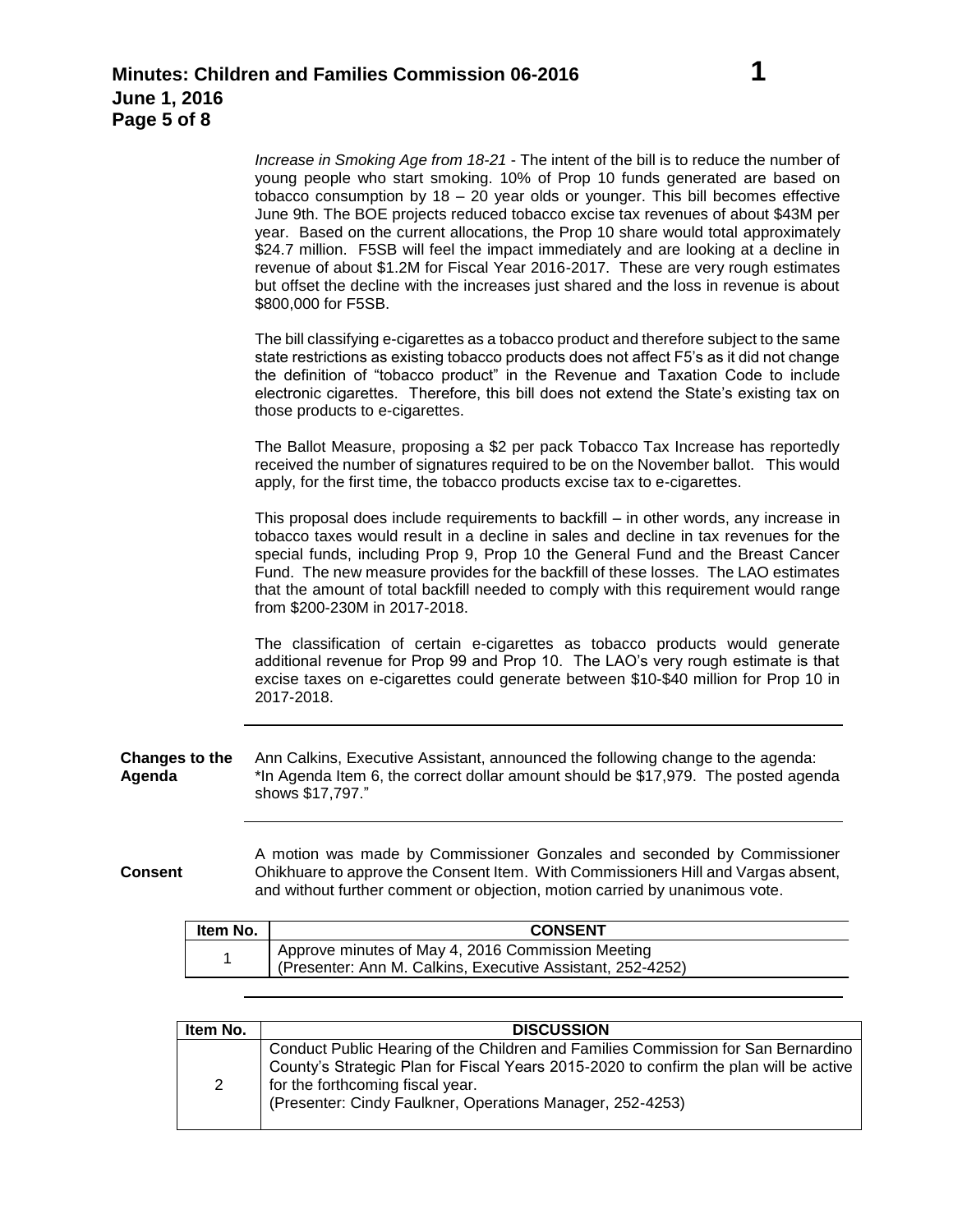|   | The Public Hearing was conducted. The Commission was informed of minor revisions<br>made to the Strategic Plan such as information reformatted to incorporate graphics<br>instead of text; insertion of a quote addressing Systems and an updated Commission<br>roster on the back cover. The Strategic Plan for Fiscal Years 2015-2020 will be active<br>and support the work of the Commission for the next fiscal year.<br>No public comments were received on this item.                                                                                                                                                                                                                 |
|---|----------------------------------------------------------------------------------------------------------------------------------------------------------------------------------------------------------------------------------------------------------------------------------------------------------------------------------------------------------------------------------------------------------------------------------------------------------------------------------------------------------------------------------------------------------------------------------------------------------------------------------------------------------------------------------------------|
|   | Approve Budget for Fiscal Year 2016-2017 and updates to the Long-Range Financial<br>Plan.<br>(Presenter: Debora Dickerson-Sims, Administrative Supervisor II, 252-4269)                                                                                                                                                                                                                                                                                                                                                                                                                                                                                                                      |
|   | <b>Discussion</b>                                                                                                                                                                                                                                                                                                                                                                                                                                                                                                                                                                                                                                                                            |
| 3 | The Commission was informed that a subcommittee of Advisory Committee members<br>will meet in September to make a recommendation as how best to spend set aside<br>Commissioner Gonzales suggested having a draft ready in<br>funds in reserve.<br>September or October, knowing that elections will take place the first week of<br>November, which may or may not impact or influence what the Commission decides.<br>Ms. Dickerson-Sims stated she will poll other First 5 Commissions to review what their<br>policy look like to determine a starting point. Commissioner Gonzales advised that<br>input from Counsel would be appropriate, as well, in order to safeguard our actions. |
|   | Commissioner Iverson stated it is important to note that for the first time in the history<br>of First 5 San Bernardino the Commission has applied for and been granted additional<br>funds outside of Prop 10 dollars. Commissioner Iverson also noted that in spite of the<br>Commission's approval of an admin policy of 15 percent, it is commendable that admin<br>costs for Fiscal Year 2016-2017 is 9.1 percent. The evolution of First 5 to a systems-<br>level of involvement is also noteworthy.                                                                                                                                                                                   |
|   | Commissioner Gonzales commented she is very grateful to staff and expressed<br>admiration in their efforts to make ends meet and staying solvent regardless of what<br>goes on at the State level.                                                                                                                                                                                                                                                                                                                                                                                                                                                                                           |
|   | <b>Public Comment</b><br>None                                                                                                                                                                                                                                                                                                                                                                                                                                                                                                                                                                                                                                                                |
|   | A motion was made by Commissioner Iverson and seconded by Commissioner<br>Weinstein to approve Item 3. With Commissioners Hill and Vargas absent, and<br>without further comment or objection, motion carried by unanimous vote.                                                                                                                                                                                                                                                                                                                                                                                                                                                             |
|   | Approve Contract IC029 with Vavrinek, Trine, Day & Co., LLP in the amount of<br>\$63,360 for Fiscal Years 2017-2019 to conduct and prepare an annual audit and<br>report of First 5 San Bernardino's (F5SB) financial statements.<br>(Presenter: Debora Dickerson-Sims, Administrative Supervisor II, 252-4269)                                                                                                                                                                                                                                                                                                                                                                              |
| 4 | <b>Discussion</b><br>None                                                                                                                                                                                                                                                                                                                                                                                                                                                                                                                                                                                                                                                                    |
|   | <b>Public Comment</b><br>None                                                                                                                                                                                                                                                                                                                                                                                                                                                                                                                                                                                                                                                                |
|   | A motion was made by Commissioner Gonzales and seconded by Commissioner<br>Ohikhuare to approve Item 4. With Commissioners Hill and Vargas absent, and<br>without further comment or objection, motion carried by unanimous vote.                                                                                                                                                                                                                                                                                                                                                                                                                                                            |
|   |                                                                                                                                                                                                                                                                                                                                                                                                                                                                                                                                                                                                                                                                                              |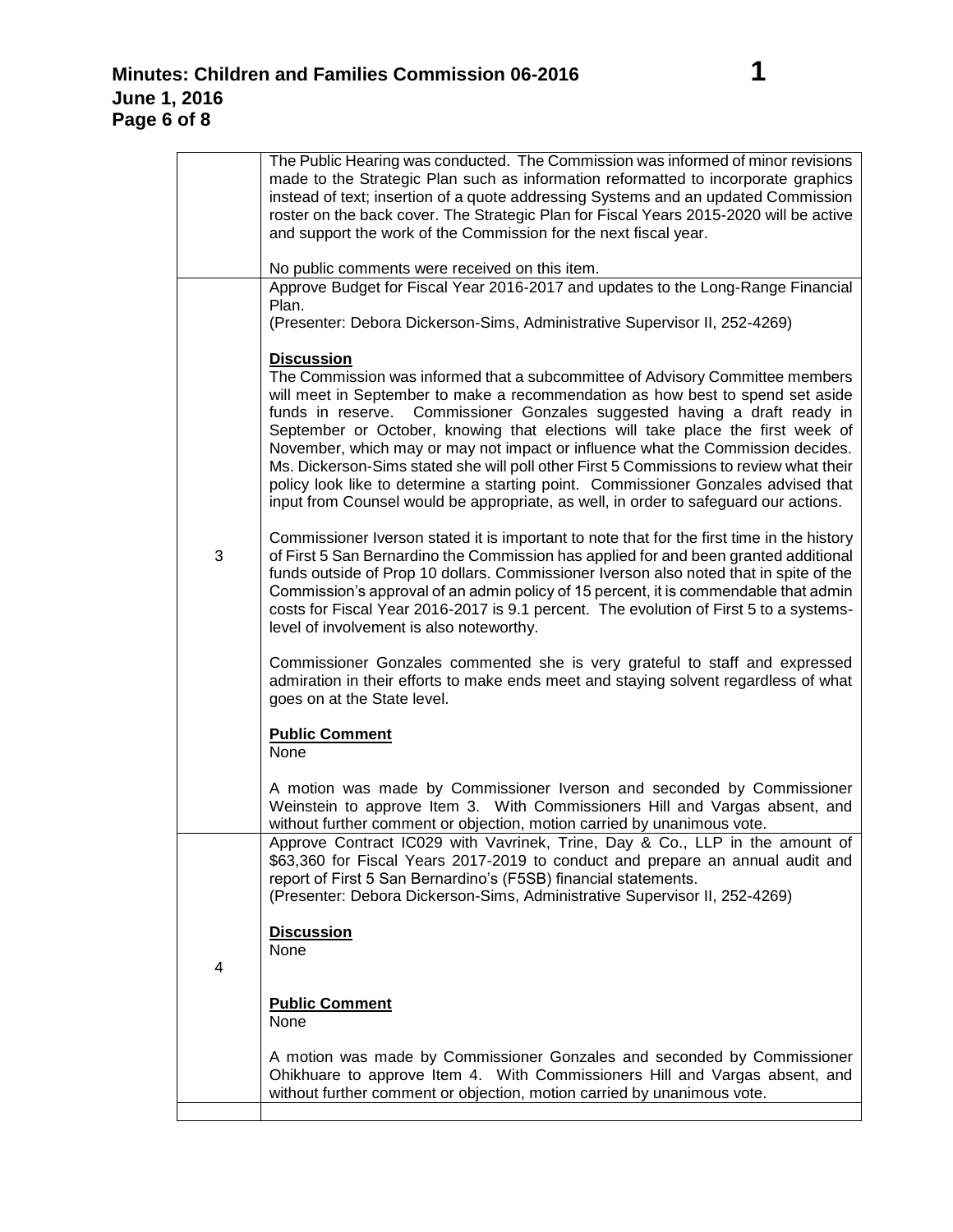| 5              | Approve Contract IC030 with VIVA Strategy + Communications for strategic<br>consultation services to support implementation of the County's Quality Rating<br>Improvement System (QRIS) in the amount of \$257,705 for Fiscal Year 2016-2017,<br>\$244,665 for Fiscal Year 2017-2018 and \$242,290 for Fiscal Year 2018-2019 for a<br>cumulative total of \$744,660 for Fiscal Years 2016-2019.<br>(Presenter: Chrystina Smith-Rasshan, Staff Analyst II, 252-4267)<br><b>Discussion</b> |
|----------------|------------------------------------------------------------------------------------------------------------------------------------------------------------------------------------------------------------------------------------------------------------------------------------------------------------------------------------------------------------------------------------------------------------------------------------------------------------------------------------------|
|                | None<br><b>Public Comment</b>                                                                                                                                                                                                                                                                                                                                                                                                                                                            |
|                | None                                                                                                                                                                                                                                                                                                                                                                                                                                                                                     |
|                | A motion was made by Commissioner Iverson and seconded by Commissioner<br>Weinstein to approve Item 5. With Commissioners Hill and Vargas absent, and<br>without further comment or objection, motion carried by unanimous vote.                                                                                                                                                                                                                                                         |
|                | Approve Amendment A1 to Contract SI019 with Loma Linda University Research<br>Affairs in support of the startup of the Autism Assessment Center of Excellence<br>(AACE) in the Inland Empire in an amount of \$17,979 in roll-over funds for Fiscal Year<br>2016-2017.                                                                                                                                                                                                                   |
|                | (Presenter: Mary Alvarez, Staff Analyst II, 252-4258)                                                                                                                                                                                                                                                                                                                                                                                                                                    |
| 6              | <b>Discussion</b><br>None                                                                                                                                                                                                                                                                                                                                                                                                                                                                |
|                | <b>Public Comment</b><br>None                                                                                                                                                                                                                                                                                                                                                                                                                                                            |
|                | A motion was made by Commissioner Ohikhuare and seconded by Commissioner<br>Haugan to approve Item 6. With Commissioners Hill and Vargas absent, and without<br>further comment or objection, motion carried by unanimous vote.                                                                                                                                                                                                                                                          |
|                | Approve Amendment A1 to Contract SI019 with Loma Linda University Research<br>Affairs in support of the startup of the Autism Assessment Center of Excellence<br>(AACE) in the Inland Empire in an amount of \$17,797 in roll-over funds for Fiscal Year<br>2016-2017.                                                                                                                                                                                                                   |
|                | (Presenter: Mary Alvarez, Staff Analyst II, 252-4258)                                                                                                                                                                                                                                                                                                                                                                                                                                    |
| $\overline{7}$ | <b>Discussion</b><br>Commissioner Gonzales asked if First 5 partners with local schools. Ms. Alvarez<br>answered that F5SB has an MOU in place with County of San Bernardino Preschool<br>Services Department where AmeriCorps members are allowed to serve at any PSD<br>site depending on need. A requirement for AmeriCorps members is that they serve in<br>their respective community and First 5 tries to accommodate as best as possible.                                         |
|                | Commissioner Gonzales asked if there are other opportunities to partner with public<br>schools. Ms. Alvarez answered there are no current partnerships, however, there<br>could be in the future. Karen Scott stated it's been difficult, at times, to find<br>AmeriCorps workers who are qualified and willing to participate.                                                                                                                                                          |
|                | Ms. Scott that this is a perfect opportunity to talk about this among First 5's QRIS<br>partners, for example, the universities and Superintendent of Schools. Ms. Alvarez<br>added that First 5 is trying a more strategic approach in recruitment efforts. Leslie<br>Fountain, First 5 Media Specialist, has created eye-catching user-friendly advertising<br>to attract the younger crowd's attention and current AmeriCorps members are                                             |